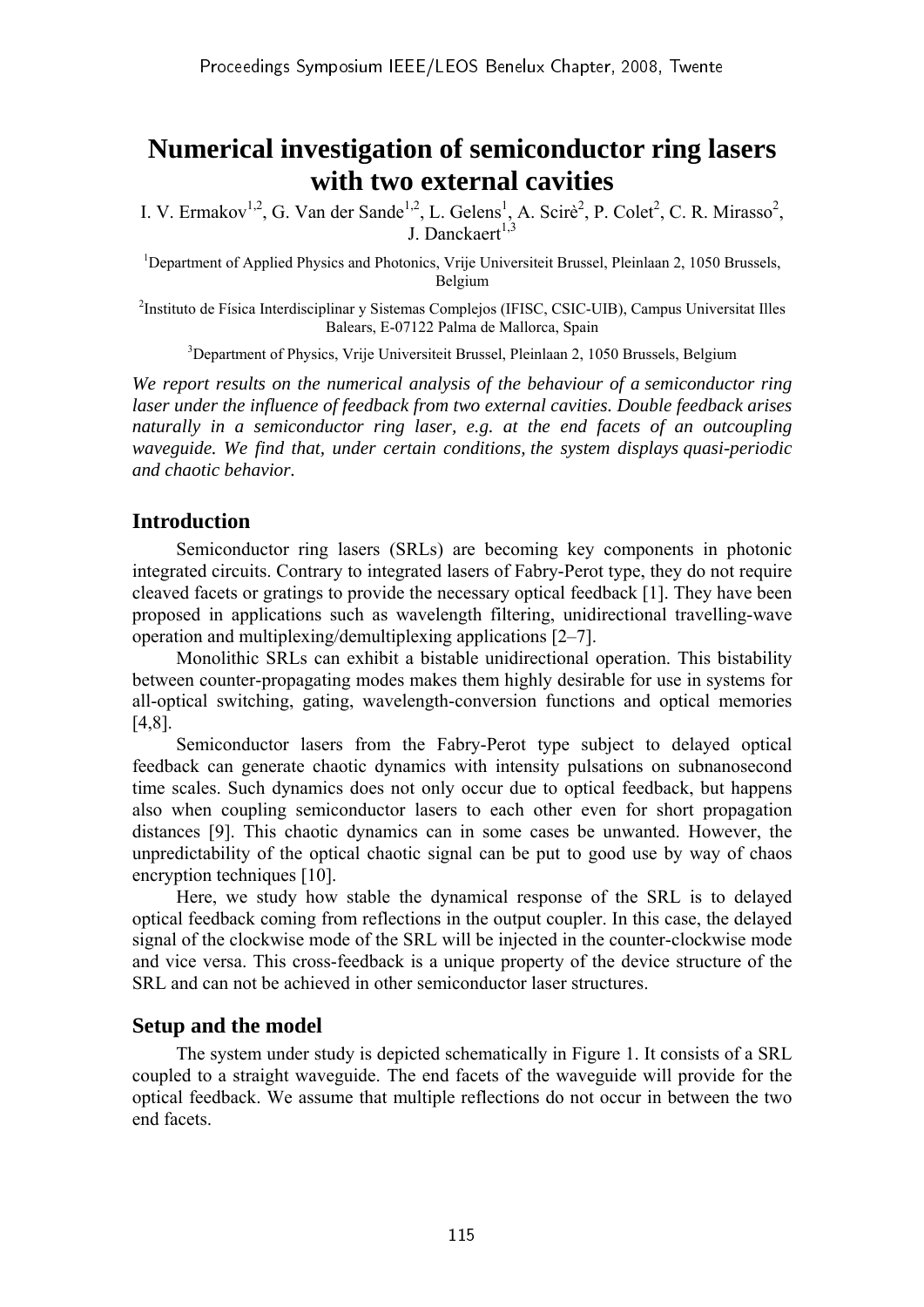

Fig. 1. A SRL with its directionally coupled straight waveguide. Feedback occurs at the end-facets of the waveguide.

The dynamics of this system is studied by way of rate equations. We propose the following model, which is an extension of an established rate equation model for a SRL operating in a single longitudinal mode regime [2-3]. Terms accounting for the injection of the delayed optical field of the counter-propagating mode are added according to Lang-Kobayashi. This results in the following set of equations for the complex field amplitudes  $E_1(t)$  and  $E_2(t)$  of the two counter-propagating modes and the carrier density *N*(*t*):

$$
\begin{array}{lll} \dot{E}_1&=&(1+i\alpha)\left[N\left(1-s|E_1|^2-c|E_2|^2\right)-1\right]E_1-(k_d+i k_c)E_2+\eta_2 e^{i\theta_2}E_2(t-\tau_2),\\ \dot{E}_2&=&(1+i\alpha)\left[N\left(1-s|E_2|^2-c|E_1|^2\right)-1\right]E_2-(k_d+i k_c)E_1+\eta_1 e^{i\theta_1}E_1(t-\tau_1),\\ \dot{N}&=&\gamma\left[\mu-N-N\left(1-s|E_1|^2-c|E_2|^2\right)|E_1|^2-N\left(1-s|E_2|^2-c|E_1|^2\right)|E_2|^2\right]. \end{array}
$$

where  $\eta_1$  and  $\eta_2$  are the feedback strengths.  $\tau_1$  and  $\tau_2$  are the respective delay times and  $\theta_1$  and  $\theta_2$  are the accumulated optical phases during propagation in the straight waveguide. Phase-amplitude coupling is modeled by  $\alpha=3.5$ . Nonlinear gain saturation effects are taking into account using *s*=0.005, the self-saturation coefficient, and *c*=0.01, the cross-saturation coefficient. The two fields are coupled linearly by way of internal backscattering or reflection at output coupler. This gives rise to both a dissipative  $(k_d=0.000327)$  and conservative component  $(k_c=0.0044)$ .  $\gamma=0.002$  is the ratio of photon lifetime ( $\tau_{p}=10\text{ps}$ ) to carrier lifetime. The dedimensionalized injection current is represented by  $\mu$ =1.7. Time has been rescaled to the  $\tau_p$ . The dynamical behaviour of the system is studied by numerical integration of the model equations using the 4-th order Runge-Kutta method.

#### **Symmetric case**

Without optical feedback  $(\eta_1 = \eta_2 = 0)$ , the SRL is operating in the bistable unidirectional regime. We start by considering the fully symmetric case:  $\eta_1 = \eta_2$ ,  $\theta_1 = \theta_2$ ,  $\tau_1 = \tau_2$ . If we increase the feedback strength slightly, the SRL will start emitting bidirectionally. We study the different dynamical regimes by noting the maxima of the intensity of the unidirectional modes as the feedback strength is increased. Figure 2 shows this intensity bifurcation diagram for  $\theta_1 = \theta_2 = 0$  and the delay times fixed  $\tau_1 = \tau_2 = 0.5$ ns.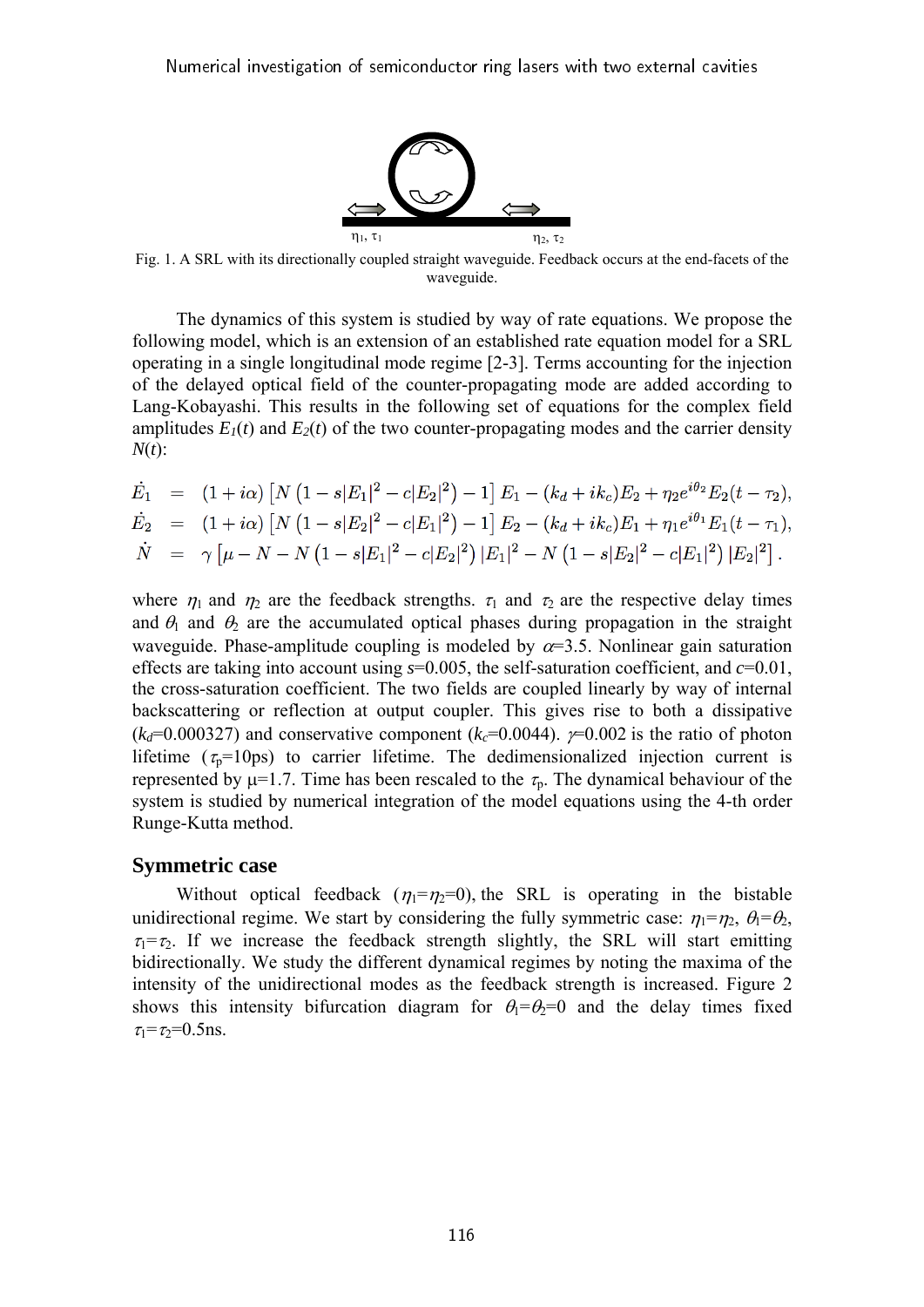

Fig. 2. Bifurcation diagram for the intensity of the propagating modes of the SRL. The bifurcation parameter is the feedback strength. The maxima of the clock-wise mode (x) and of the counter-clockwise mode (o) are recorded.



Fig. 3. Bifurcation diagram for the intensity of the propagating modes of the SRL. The bifurcation parameter is the feedback strength  $\eta_2$ , while  $\eta_1=0.5$ ns<sup>-1</sup> is kept fixed. The maxima of the clock-wise mode (x) and of the counter-clockwise mode (o) are recorded.

The dynamics of the SRL subject to delayed optical feedback is relatively stable in the symmetric case. Parameter regimes of stable operation are alternated with period 1 oscillations. Dynamics which is more complex is not observed. This indicates that at least for this symmetric case the SRL is very immune to optical feedback noise.

#### **Asymmetric case**

However, in the asymmetric case  $(\eta_1 \neq \eta_2)$ , more complex dynamics emerges. The corresponding bifurcation diagram ( $\theta_1 = \theta_2 = \pi$ ) is shown in Figure 3. We have scanned the entire feedback strength parameter regime in Figure 4. We indicate for all different combinations  $\eta_1$  and  $\eta_2$  what kind of dynamical behavior is observed. While when  $\eta_1 = \eta_2$ , only stable continuous wave (CW) and period 1 oscillations (P1) are found, increasing the difference between the feedback strength gives rise to period 2 oscillations (P2), quasi-periodicity (QP) and even chaos (Ch). If one wants to use SRLs for chaos communications, one has to make sure that the asymmetry is large enough to obtain chaos with enough complexity.

#### **Conclusion**

In conclusion, we have studied the double delayed optical feedback that arises naturally for semiconductor ring lasers. We find that when this cross-feedback is symmetric, the dynamical behavior of the semiconductor ring laser has very lowcomplexity. Only, when this symmetry is broken, complex dynamics such as chaos can emerge.